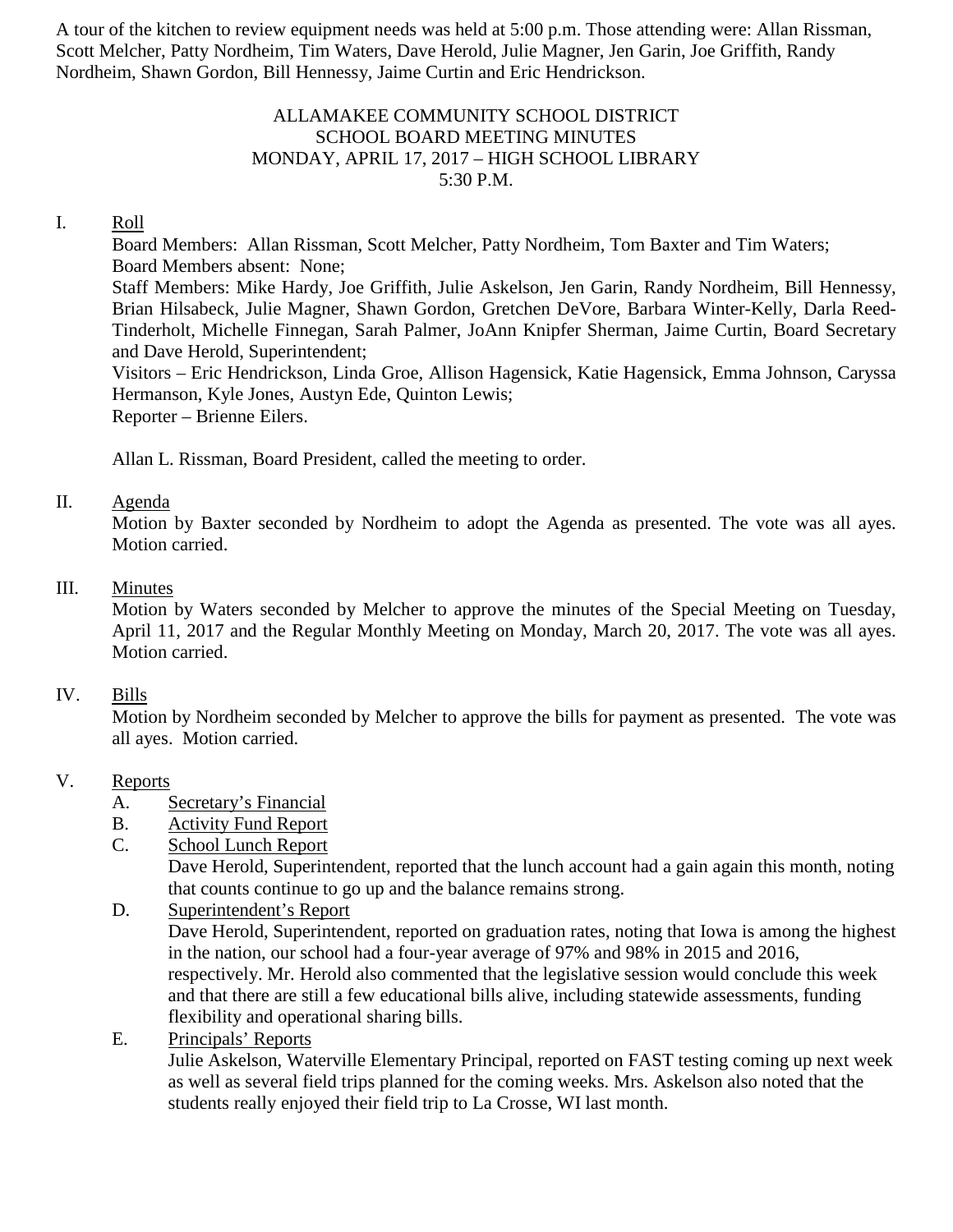Joe Griffith, East/West Elementary Principal, commended the elementary students on receiving several top place finishes in the VFW essay contest. Mr. Griffith also reported on several upcoming events, including West Elementary bowling (special thanks to Scott Oder), 3<sup>rd</sup> grade poetry parade,  $4<sup>th</sup>$  grade states parade and  $5<sup>th</sup>$  grade orientation.

Jen Garin, Middle School Principal, reported on the spring conference attendance ( $6<sup>th</sup>$  grade – 57%,  $7<sup>th</sup>$  grade – 55% and  $8<sup>th</sup>$  grade – 53%) and several upcoming events, including hunter education for 6<sup>th</sup> grade (special thanks to Ross Geredes and the Allamakee County Conservation), 8<sup>th</sup> grade visiting the new jail, FAST testing, the start of boys and girls track and the final band/vocal concert (May  $8<sup>th</sup>$ ). Ms. Garin also gave a special thanks to Lisa Snitker and the CenturyLink Clarke M. Williams Foundation for a Teachers and Technology grant of \$4,910 to be used for a new clear touch screen.

Dr. Mike Hardy, High School Principal, reported on the band students receiving 22 Division 1 ratings and several state finalists in the Smart Money essay contest. Dr. Hardy also reported on the upcoming play and Prom/Post Prom events.

Brian Hilsabeck, High School Assistant Principal/Activities Director, presented a mockup of the proposed window treatments for the high school entrance and examples of personalized room signs for both the middle school and high school classrooms.

F. Curriculum Report

Gretchen DeVore, Curriculum Director, reported on the Iowa Assessment results, noting we had excellent scores and are making great progress in our reading initiatives. Mrs. DeVore also reported on the status of the Civil Rights Data Report, her attendance at a technology conference in Des Moines and the upcoming Elementary STEAM days (May 15<sup>th</sup>, 17<sup>th</sup>, 19<sup>th</sup>).

G. Building and Grounds Report

Bill Hennessy, Buildings and Grounds Director, reported on the status of the Waterville gym roof (50% complete) and the plans have begun for preparing the fields for summer sports.

## H. Technology Report

Shawn Gordon, Technology Director, reported on the status of the security cameras being installed at East Elementary and that he and Amy Wasson plan to attend the upcoming PowerSchool annual meeting.

I. Food Service Report

Julie Magner, Food Service Director, reported on several past and upcoming events keeping the kitchen staff busy, including the Dollars for Scholars breakfast, several field trip sack lunches and Muffins for Mom.

J. Transportation Report Randy Nordheim, Transportation Director, reported on upcoming activities including many fieldtrips throughout the district as well as bus inspections scheduled for a week earlier.

# K.  $21<sup>st</sup>$  Century Report Barbara Winters-Kelly, reported on the Middle School/Postville grant getting approved, noting we were one out of only eight school districts in the state that received this grant.

L. Other

Motion by Waters seconded by Nordheim to approve the Secretary's Financial Report, Activity Fund Report, School Lunch Report, Superintendent's Report, Principals' Reports, Curriculum Report, Buildings and Grounds Report, Technology Report, Food Service Report, Transportation Report and  $21<sup>st</sup>$  Century Report as presented. The vote was all ayes. Motion carried.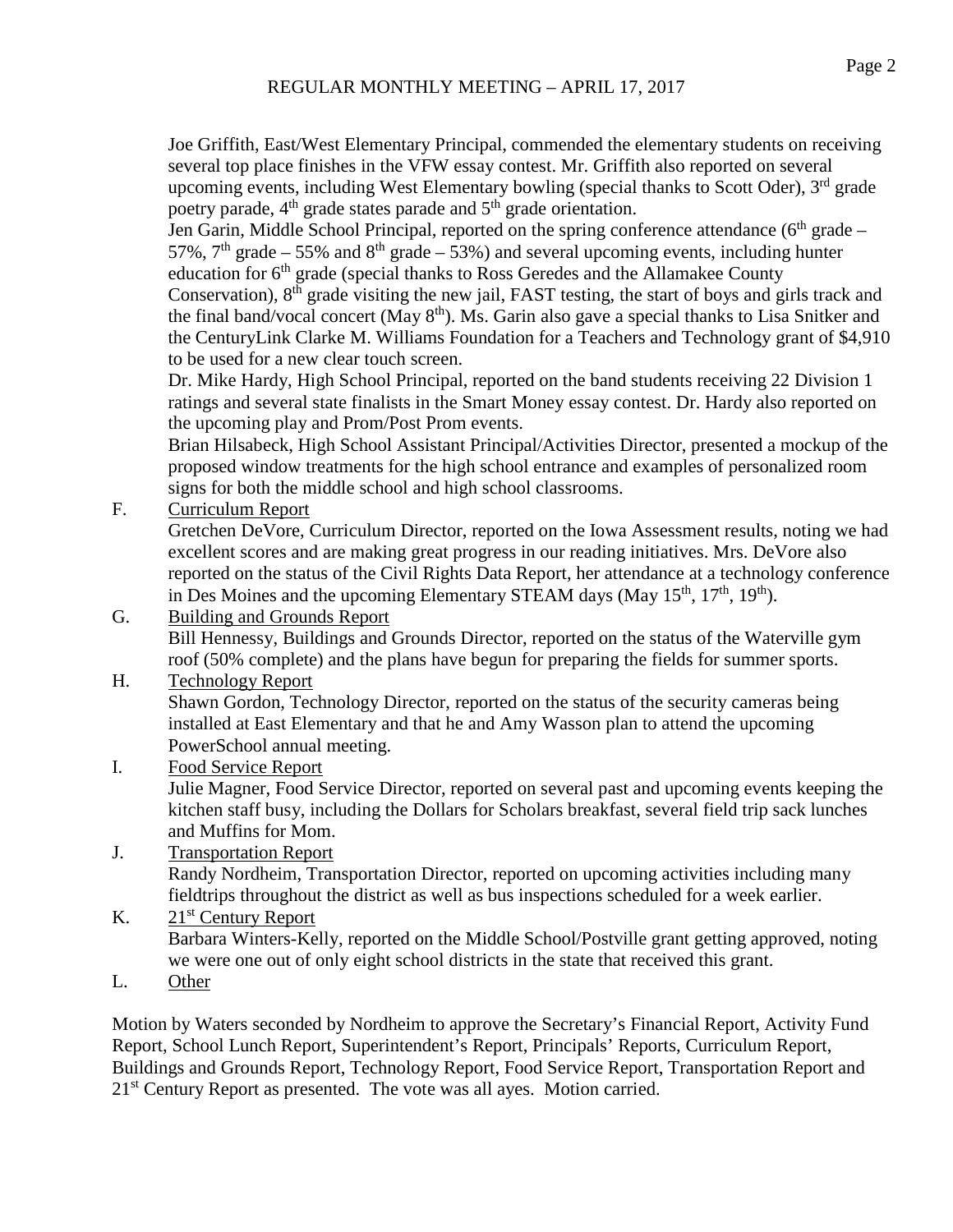## VI. Communications

- A. Information
	- 1. Presentation of 2017-18 SIAC Goals.

Darla Reed-Tinderholt, representing the School Improvement Advisory Committee, presented the committee's goals to the Board.

2. Review test scores.

Mr. Herold presented a Power Point on test scores.

# B. Visitors

Allan L. Rissman, Board President, welcomed the visitors and asked if there was anything anyone wished to comment on the agenda. No comments were made.

# VII. Old Business

A. Recommendation to approve the second reading of the following board policy: 410.1-Substitute Teachers.

Motion by Melcher seconded by Waters to approve the second reading of the above Board Policy. The vote was all ayes. Motion carried.

# VIII. New Business

- A. Personnel: (All staff recommended for hiring is pending a background check.)
	- 1. Recommendation to approve staff for the 21<sup>st</sup> Century After School Program. Motion by Baxter seconded by Nordheim to approve the staff for the  $21<sup>st</sup>$  Century After School Program. The vote was all ayes. Motion carried.
	- 2. Recommendation to hire Teresa Reeg as preschool/pre-k special education teacher. (\$33,500).

Motion by Nordheim seconded by Waters to hire Teresa Reeg as preschool/pre-k special education teacher. (\$33,500) The vote was all ayes. Motion carried.

3. Recommendation to hire Lauren Obermann as elementary special education teacher. (\$34,636)

Motion by Baxter seconded by Melcher to hire Lauren Obermann as elementary special education teacher. (\$34,636) The vote was all ayes. Motion carried.

- 4. Recommendation to hire Shane Schellsmidt as 5-12 special education teacher. (\$41,297) Motion by Waters seconded by Nordheim to hire Shane Schellsmidt as 5-12 special education teacher. (\$41,297) The vote was all ayes. Motion carried.
- 5. Recommendation to hire Lee Stegen as middle school yearbook advisor. (\$1,201) Motion by Melcher seconded by Waters to hire Lee Stegen as middle school yearbook advisor. (\$1,201) The vote was all ayes. Motion carried.
- 6. Recommendation to accept the resignation of Madison Reiser from her paraprofessional position. Motion by Nordheim seconded by Baxter to accept the resignation of Madison Reiser

from her paraprofessional position. The vote was all ayes. Motion carried.

- 7. Recommendation to hire Daneshia Snitker as assistant varsity softball coach. (\$2,409) Motion by Baxter seconded by Melcher to hire Daneshia Snitker as assistant varsity softball coach. (\$2,409) The vote was all ayes. Motion carried.
- 8. Recommendation to approve support staff, department heads and administrative salaries for 2017-2018.

Motion by Nordheim seconded by Waters to approve support staff, department heads and administrative salaries for 2017-2018. The vote was all ayes. Motion carried.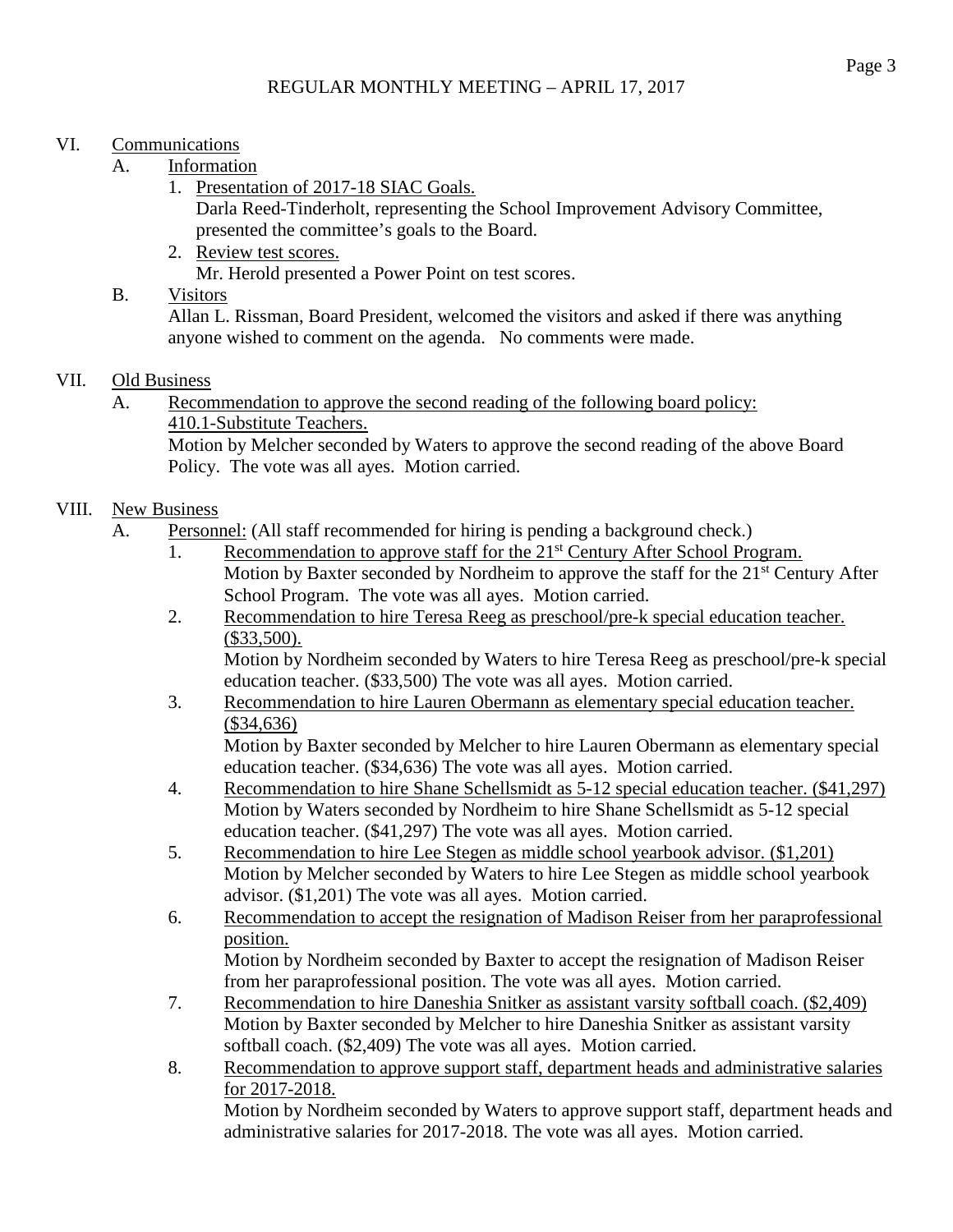- 9. Recommendation to accept the resignation of Ann Deering from her elementary teaching position, effective at the end of the school year. Motion by Baxter seconded by Waters to accept the resignation of Ann Deering from her elementary teaching position, effective at the end of the school year. The vote was all ayes. Motion carried.
- B. Recommendation to approve an out of state field trip for the 5th grade to Villa Louis on May 9, 2017. Motion by Melcher seconded by Nordheim to approve an out of state field trip for the 5th grade

to Villa Louis on May 9, 2017. The vote was all ayes. Motion carried.

- C. Recommendation to approve Sunday open gyms for football. Motion by Waters seconded by Melcher to approve Sunday open gyms for football. The vote was all ayes. Motion carried.
- D. Recommendation to approve revised Facilities and Room Request policy. Motion by Baxter seconded by Nordheim to approve revised Facilities and Room Request policy. The vote was all ayes. Motion carried.
- E. Recommendation to approve bid for middle school roof gas line. Motion by Waters seconded by Melcher to approve the bid from Casper Plumbing & Heating of \$8,527 for the middle school roof gas line. The vote was all ayes. Motion carried.
- F. Recommendation to approve bid for LED project. Motion by Melcher seconded by Nordheim to approve the bid from Ken Kerr Electric of \$17,360.09 for the LED project. The vote was all ayes. Motion carried.
- G. Recommendation to approve bids for food service equipment. Motion by Waters seconded by Melcher to approve the bid from Wilson Restaurant Supply of \$103,850 (with the option of upgrading to a 6-burner range in the middle school) for the food service equipment. The vote was all ayes. Motion carried.
- H. Recommendation to approve list of high school graduates, pending meeting all requirements. Motion by Baxter seconded by Nordheim to approve list of high school graduates, pending meeting all requirements. The vote was all ayes. Motion carried.
- I. Recommendation to approve list of alternative high school graduates, pending meeting all requirements.

Motion by Waters seconded by Melcher to approve list of alternative high school graduates, pending meeting all requirements. The vote was all ayes. Motion carried.

- J. Recommendation to approve bid for high school window treatments. Window treatments tabled to get more information.
- K. Recommendation to approve the AEA purchasing agreement for the school food program. Motion by Baxter seconded by Waters to approve the AEA purchasing agreement for the school food program. The vote was all ayes. Motion carried.
- L. Recommendation to approve the summer feeding program. Motion by Nordheim seconded by Melcher to approve the summer feeding program. The vote was all ayes. Motion carried.
- M. Recommendation to approve the Waterville 2017 summer programming sharing agreement with Postville Community School District.

Motion by Melcher seconded by Waters to approve the Waterville 2017 summer programming sharing agreement with Postville Community School District. The vote was all ayes. Motion carried.